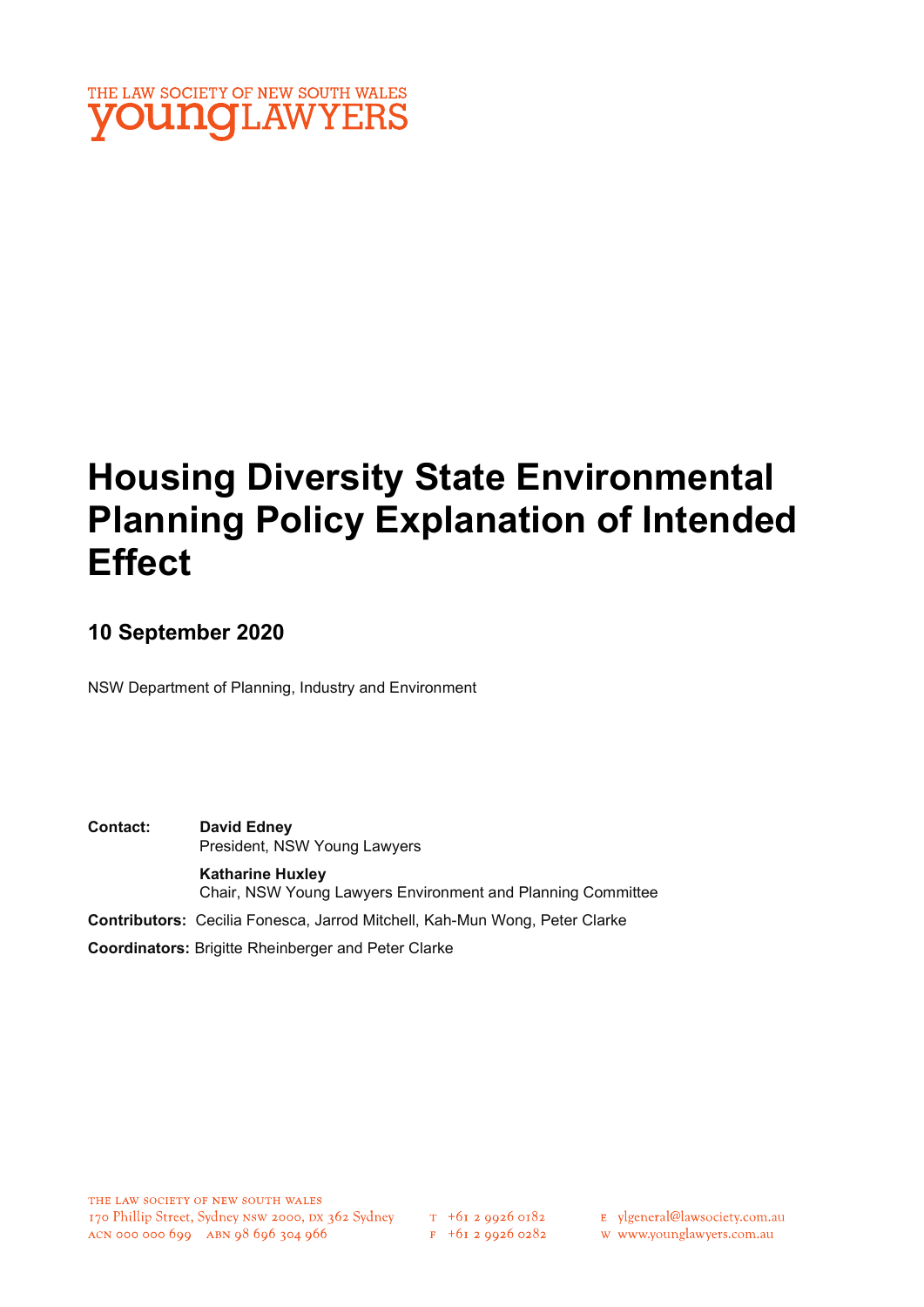# THE LAW SOCIETY OF NEW SOUTH WALES **young**LAWYERS

The NSW Young Lawyers Environment and Planning Committee (Committee) make the following submission in response to the Housing Diversity State Environmental Planning Policy (Housing Diversity SEPP) Explanation of Intended Effect (EIE).

# NSW Young Lawyers

NSW Young Lawyers is a division of The Law Society of New South Wales. NSW Young Lawyers supports practitioners in their professional and career development in numerous ways, including by encouraging active participation in its 15 separate committees, each dedicated to particular areas of practice. Membership is automatic for all NSW lawyers (solicitors and barristers) under 36 years and/or in their first five years of practice, as well as law students. NSW Young Lawyers currently has over 15,000 members.

NSW Young Lawyers accepts the science and wide-ranging effects of climate change, including as outlined by the United Nations Intergovernmental Panel on Climate Change in its leading expert reports. NSW Young Lawyers considers that Australia has the ability and a responsibility to rapidly reduce emissions and actively help to keep the world's emissions within its remaining 'carbon budget'.

NSW Young Lawyers recognises that there is a climate emergency, posing an unprecedented challenge for human rights and the rule of law. In order for there to be intergenerational equity and climate justice, as well as interspecies equity and ecological sustainability, the law needs to enable and require Australia to rapidly decrease  $CO<sub>2</sub>$  (and other greenhouse gas) emissions and to be legally accountable for their adverse contributions to the impacts of climate change.

The NSW Young Lawyers Environment and Planning Committee comprises of a group of approximately 250 members interested in our natural and built environment. The Committee focuses on environmental and planning law issues, raising awareness in the profession and the community about developments in legislation, case law and policy. The Committee also concentrates on international environment and climate change laws and their impact within Australia.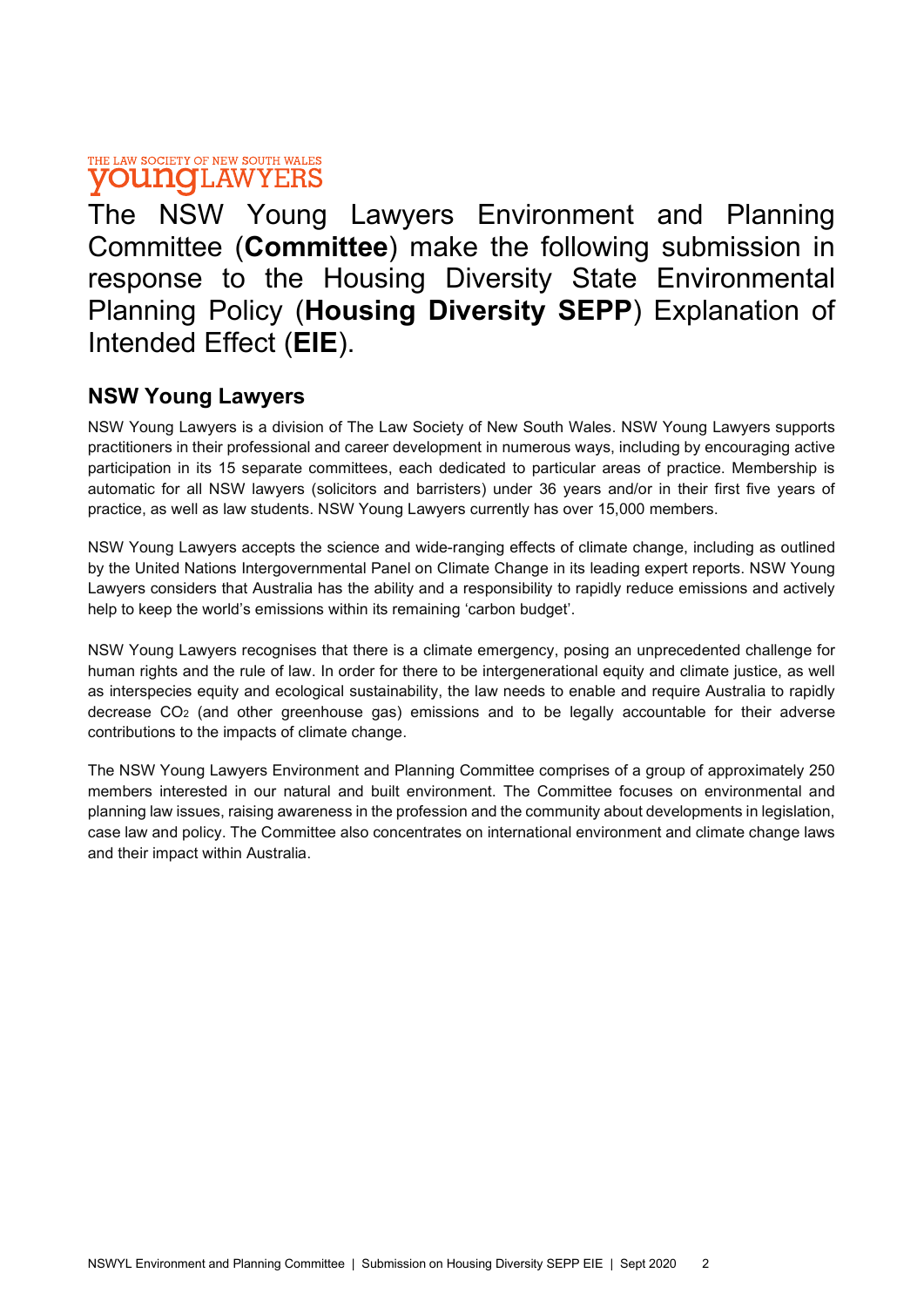### THE LAW SOCIETY OF NEW SOUTH WALES **OUNCLAWYERS**

# Summary of recommendations

- 1. The proposed Housing Diversity SEPP should set affordable rent requirements for a set percentage of dwellings where rent is set as a proportion of a household's income, with low to medium-income households charged a set percentage (for example, between 25% and 30%) of their before tax income for rent.
- 2. A student-centric approach is recommended in planning decisions relating to student housing. A student-centric approach in this context means that decisions about student accommodation are made with reference to the best interests of students. Understandings about the best interests of students should be guided by consultation with the students about their needs
- 3. The proposed 10 m<sup>2</sup> minimum room size for student housing is recommended to be implemented as a non-discretionary, 'must not refuse,' provision.
- 4. All new co-living premises (in addition to student housing and build to rent development) should be designed in accordance with passive solar and net zero emissions principles to minimise the ongoing operating costs of the premises as well as mitigate and/or offset the ecological impact of construction and operation.
- 5. Co-living plans of management should not restrict various types of companion animals that can be kept in the private rooms on the premises.
- 6. The requirement for boarding houses to be run by a not for profit community housing provider is supported but should be prospective in operation only.
- 7. The proposed change to remove boarding houses as a mandatory use within the R2 zone should not be made.
- 8. The 20% maximum for variation of Housing Diversity SEPP development standards is not recommended.
- 9. A broader review of the State Environmental Planning Policy (Housing for Seniors and People with a Disability) 2004 (Seniors SEPP) should be undertaken to ensure that the Housing Diversity SEPP provisions:
	- provide incentives to encourage supply and diversity in housing in line with projected demand;
	- align with relevant strategic plans and policies; and
	- provide meaningful guidance for good design of housing for seniors and people with disability.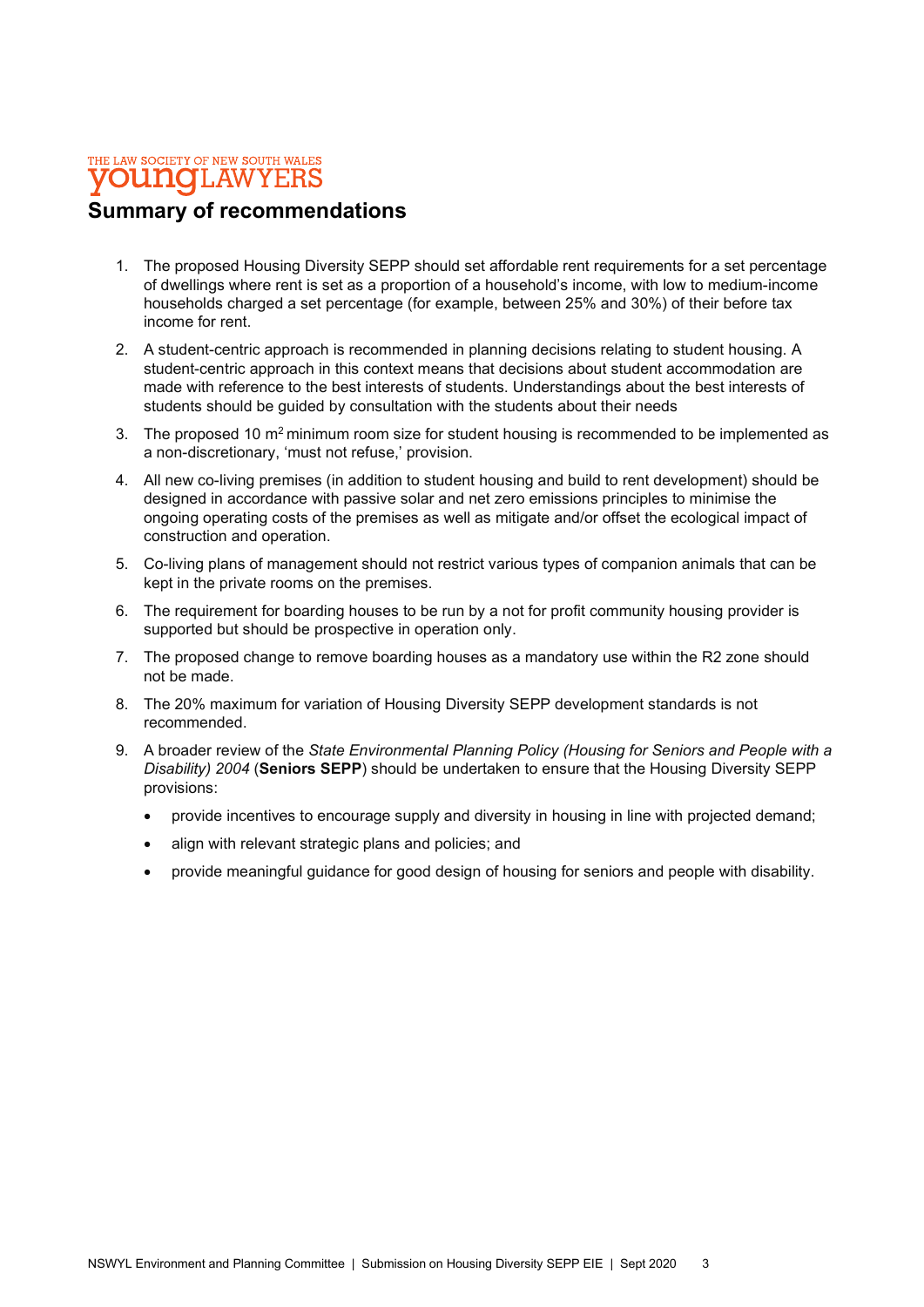### THE LAW SOCIETY OF NEW SOUTH WALES **OUITIC I.AWYEH**

# Introduction

The Committee welcomes the opportunity to comment on the EIE. A broader range of housing diversity is sorely needed across the state, and more flexibility to construct different types of non-traditional housing stock would benefit communities and employers alike. However, this needs to be done in a manner which respects community consultation and does not unreasonably prevent councils from maintaining a reasonable degree of development control over residential and mixed use zones.

The Committee encourages the Department to see the Housing Diversity SEPP as an opportunity to stimulate a range of affordable and suitable housing options being made available and commercially viable to developers across the state, in addition to merely a lever to possibly assist in the economic recovery of the state. Further, this SEPP represents an opportunity for the goal of ecologically sustainable development to be achieved in terms of mandating higher building efficiency levels and striving towards carbon neutral development. The Committee makes a number of recommendations in this respect.

# 1. Introducing new housing types

# a) Build-to-rent housing

In order to address the ongoing challenges of housing affordability and social cohesion, and contribute to a post-pandemic recovery, planning policy needs to become pro-active and purposeful.<sup>1</sup> The Household, Income and Labour Dynamics in Australia survey shows the rate of housing stress<sup>2</sup> in Sydney was 10.1% between 2001 and 2004 but reached an all-time high of 13% between 2013 and 2016. ${}^{3}$  Renters in Australia have been the category of people most affected by housing stress,<sup>4</sup> in that nationally one in five low and middle-income renters are in housing stress compared with one in 10 of those with a mortgage.<sup>5</sup>

A global study of affordability in major developed international housing markets<sup>6</sup> shows that Australia has a 'median price to income multiple' of 6.9 times their annual household income. This is substantially higher than the United States, United Kingdom, Singapore, Ireland and Canada (ranging from 3.9 to 4.8). And of the studied markets by Demographia, only New Zealand (9.0) and Hong Kong (20.9) were higher.<sup>7</sup>

However, we do not agree that a proposal to incentivise the delivery of build-to-rent (BTR) housing through the NSW planning system will be actively providing secure, long term rental options in the current context.

<sup>3</sup> '13<sup>th</sup> Annual Statistical Report of the HILDA Survey Waves 1 to 16', HILDA Statistical Reports (Web page) <https://melbourneinstitute.unimelb.edu.au/hilda/publications/hilda-statistical-reports> 46-51. 4 Ibid, 46.

p4zui1.html>.

<sup>&</sup>lt;sup>1</sup> 'Land policy for affordable and inclusive housing, An international review', An international review (Web page) <https://smartland.fi/wp-content/uploads/Land-policy-for-affordable-and-inclusive-housing-an-internationalreview.pdf>, 17.

 $^2$  Housing stress occurs when the household has an income level in the bottom 40 per cent of income distribution and is paying more than 30 per cent of its income in housing costs. 'Understanding the 30:40 indicator of housing affordability stress', AHURi (Web page) <https://www.ahuri.edu.au/research/ahuri-briefs/3040-indicator>.

<sup>&</sup>lt;sup>5</sup> Matt Wade, 'Housing Stress in Sydney hits a new high', *The Sydney Morning Herald* (online, 30 July 2018) <https://www.smh.com.au/business/the-economy/housing-stress-in-sydney-hits-a-new-high-20180730-

<sup>&</sup>lt;sup>6</sup> '15th Annual Demographia International Housing Affordability Survey: 2019', Demographia (Web page) <http://www.demographia.com/dhi2019.pdf>.

<sup>&</sup>lt;sup>7</sup> 'Exploring NSW Housing Affordability', *EPS* (Web page)

<sup>&</sup>lt;https://epssolutions.maps.arcgis.com/apps/Cascade/index.html?appid=350f3ba2e36c43d8b129b6791c836ba6>.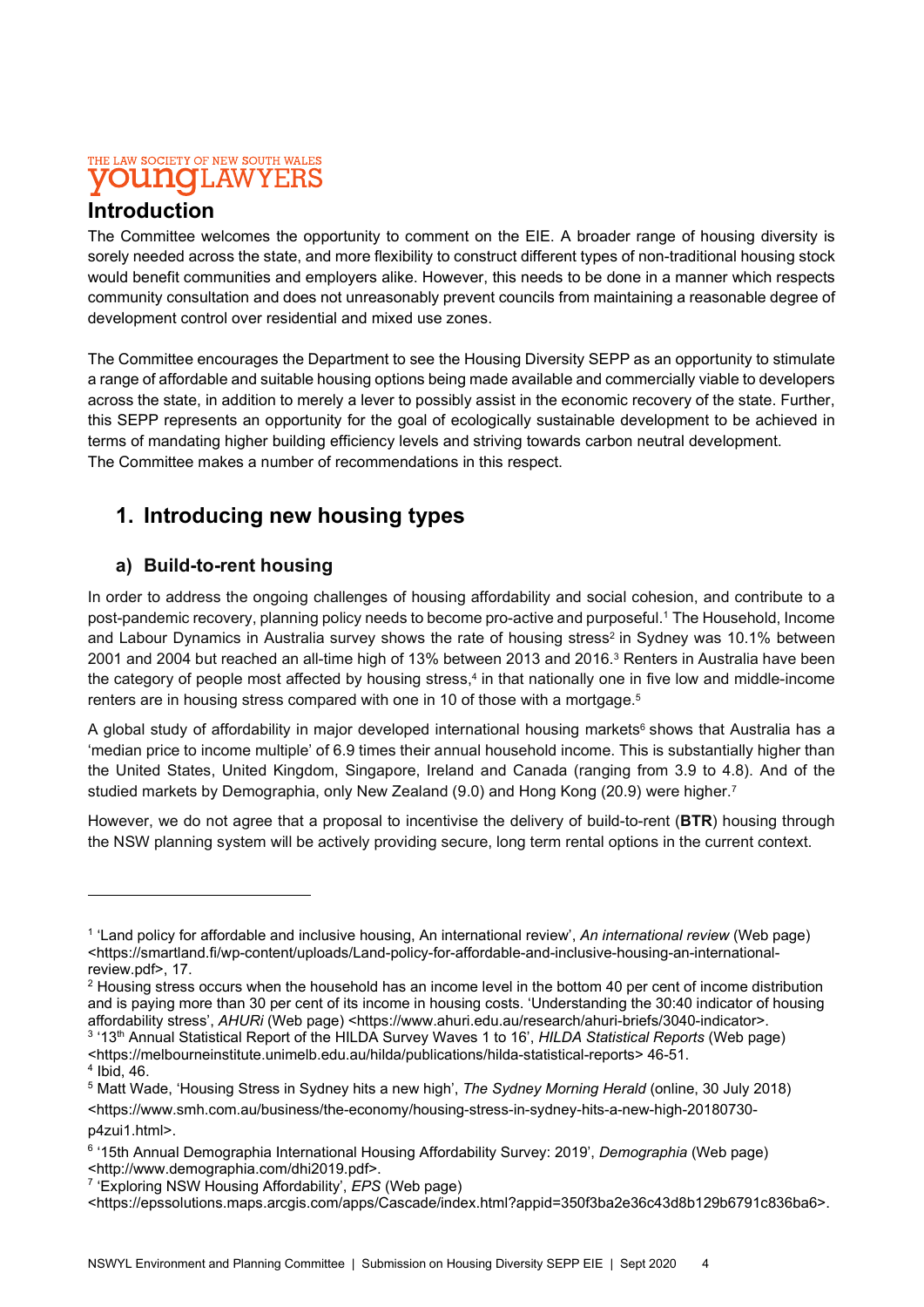#### THE LAW SOCIETY OF NEW SOUTH WALES nnaio 1.AW

BTR schemes around the world have shown us that investment funds and real estate investment trusts (REITs) such as Vonovia and Blackstone have expanded to become significant managers of residential rental property across Europe and the US through mortgage defaults and privatisation of social housing. The attraction of foreign capital to REITs has accelerated the flow of global finance into local housing markets, reducing local access to home ownership amongst young and middle-income households and catalysing the creation of new niche BTR residential construction sector.<sup>8</sup>

In addition to the above, the description of the BTR as part of a government solution to the need for more rental housing during the recovery from COVID-19, and generation of more construction jobs is also flawed. As an example, in the UK, the introduction of a similar scheme, Buy-to-Let, meant to enable a BTR market in the country. However, underlying issues around demographic change, affordability, access to mortgage credit, risks for working households and investors, returns on other investment and the outcomes of government macroeconomic policy lie at the core of the low growth of the BTR sector.<sup>9</sup>

In proposing to shift towards more profitable forms of affordable housing and negotiating incentives by means of local planning obligations in the proposed Housing Diversity SEPP to deliver BTR housing development, we suggest that, similarly to what happened in other countries, Australia's current housing problems may not be reduced by institutional investors. Rather, this scheme is focused on profitable investment arrangements, and investors will most likely capitalise on gaps in affordable housing and are unlikely to provide for a more stable rental sector or reduce inequalities accordingly.<sup>10</sup> Global investors, being private equity firms benefitting from tax concessions, have no history of investment to addressing local housing needs, promote community partnerships or neighbourhood improvements. The focus of such entities will most likely be about the extraction of surplus revenue from managing and selling housing assets for the benefit of trust managers and REIT unit holders. As financial abstract entities, REITs will value liquidity above all and therefore value flexible regulation of rents and lease contracts. Hence, any power to raise rents and terminate a tenant's lease or water down similar tenant friendly protections will be viewed positively as this improves revenue, liquidity and allows for raising capital.<sup>11</sup> The conception of housing tenancies in terms of assets, liquidity and revenue was exemplified by a real estate analyst Lu-Andrewas follows:

'tenant bankruptcy has a less negative or more positive effect of a landlord's stock returns in a good economic condition. Their story is consistent with growth option theory that, in the event of a tenant's bankruptcy, the landlord firm can exercise the growth option associated with the departure of the tenant, and thus generate higher stock returns.<sup>'12</sup>

<sup>&</sup>lt;sup>8</sup> 'Land policy for affordable and inclusive housing, An international review', *An international review* (Web page) <https://smartland.fi/wp-content/uploads/Land-policy-for-affordable-and-inclusive-housing-an-internationalreview.pdf> 55-57.

<sup>&</sup>lt;sup>9</sup> Katth Scanlon, Christine Whitehead and Peter Williams, *Taking Stock, Understanding the effects of recent policy* measures on the private rented sector and Buy-to-Let (LSE London, May 2016) 41

<sup>&</sup>lt;https://www.lse.ac.uk/business-and-consultancy/consulting/consulting-reports/taking-stock>.

<sup>&</sup>lt;sup>10</sup> Gertjan Wijburg, 'Financialised Privatisation, Affordable Housing and Institutional Investment: The Case of England, Critical Housing Analysis Volume 7, Issue 1, 115 <http://www.housing-critical.com/home-page-1/financialised-privatisation-affordable-housing->.

<sup>&</sup>lt;sup>11</sup> Julie Lawson and Hannu Ruonavaara, 'Land policy for affordable and inclusive housing, An international review', An international review (Web page) <https://smartland.fi/wp-content/uploads/Land-policy-for-affordable-andinclusive-housing-an-international-review.pdf> 56.

<sup>&</sup>lt;sup>12</sup> Ran Lu-Andrews, 'Tenant Quality and REIT Liquidity Management' (2017) Journal of Real Estate Financial Economics 54:277 <https://link.springer.com/article/10.1007/s11146-016-9575-y>.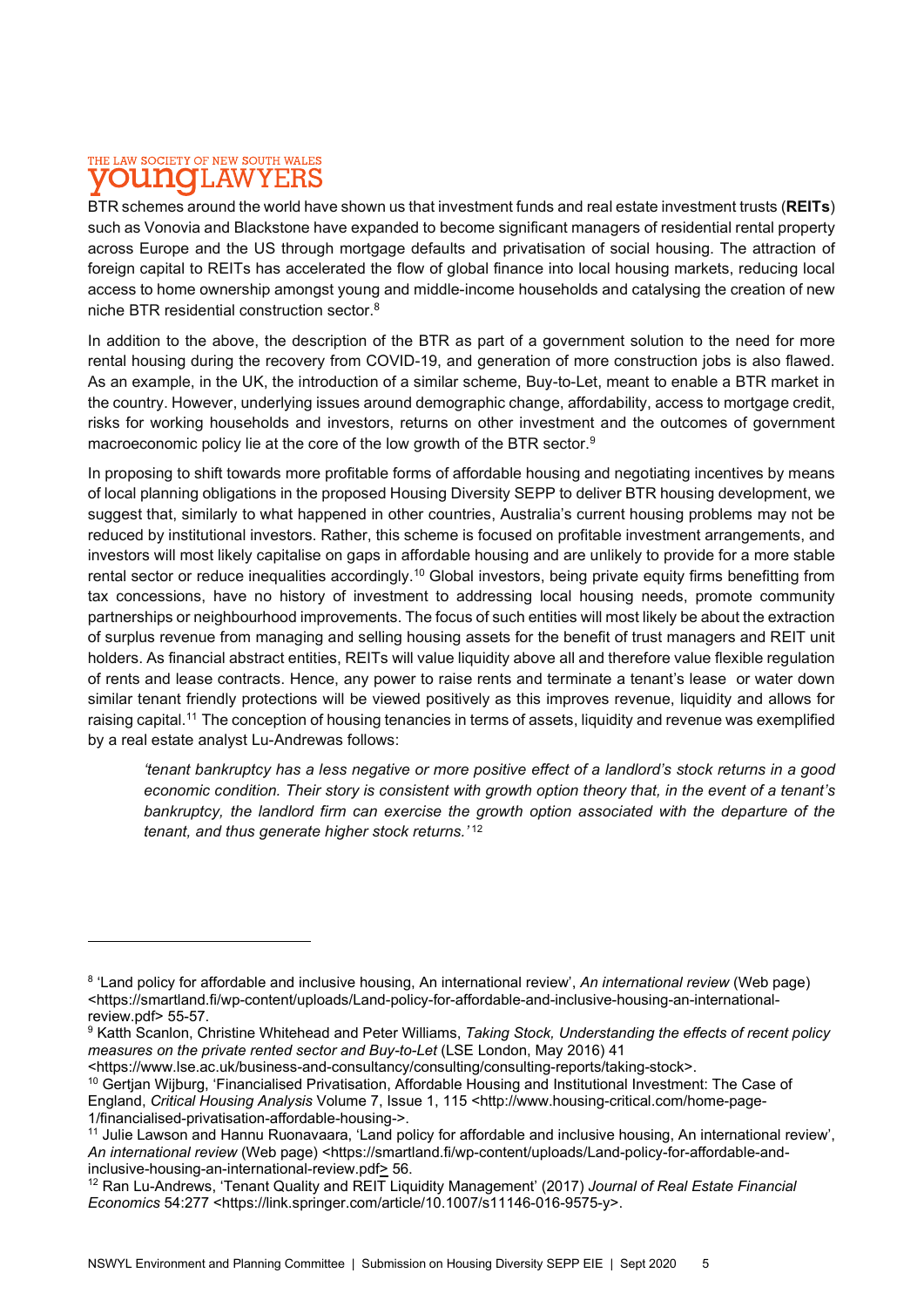# THE LAW SOCIETY OF NEW SOUTH WALES 1.AW

To combat these challenges, protecting and expanding the scarce supply of affordable and social housing will require a far more strategic and proactive approach to planning policy by both state and federal governments in the immediate future.

# Recommendation - social housing investment as a policy priority

According to Melbourne University, 'one of the best investments a government could make during a pandemic is in Australia's flagging social housing system.'<sup>13</sup>

The same publication adds that '[h]ousing inequalities have always compounded and reflected inequalities in health, wellbeing and productivity. The imperative to stay home during COVID-19 has amplified these effects, highlighting the need for investment in affordable and stable housing for low income households. A recent report from the Australia Institute, a think tank researching public policy, highlighted key criteria for choosing appropriate fiscal policies in a pandemic. It recommended targeting populations with a high propensity to consume, activities that create high employment and projects with obvious co-benefits, like improved health outcomes and reduced homelessness. Social housing meets all these criteria.<sup>'14</sup>

The BTR incentives proposed to be adopted in the Housing Diversity SEPP, that is likely to target medium to high-income households, does not meet the criteria.

As currently there are no impediments in the NSW planning system to the development of new housing for rental purposes, we do not recommend adopting the proposed BTR housing scheme as it stands, because it does not respond to the underlying and pressing policy issues around affordable and stable rental housing.

In the event that BTR stays as a component of the Housing Diversity SEPP, we recommend that the proposed SEPP should set affordable rent requirements where rent is set as a proportion of a household's income, low to medium-income households may be charged between 25 and 30% of their before tax income for rent. This should be part of a broader integrated BTR housing affordability program. This kind of threshold provides protection from harsher standards which could be imposed by local councils.

### Inclusive design

As the government 'will develop specific advice about the parts of State Environmental Planning Policy No 65 – (Design Quality of Residential Apartment Development) that are particular to the build-to-rent typology', we recommend that the new development design, should by default accommodate for the needs of people living with a disability, by identifying particular needs, provide inclusive modes of communication and foster effective collaboration with disability services providers.<sup>15</sup>

Recommendation 1: That the Housing Diversity SEPP set affordable rent requirements for a set percentage of dwellings where rent is set as a proportion of a household's income, with low to mediumincome households charged a set percentage (for example, between 25% and 30%) of their before tax income for rent.

<sup>&</sup>lt;sup>13</sup> Katrina Raynor et al, 'Investing in social housing during a pandemic', Pursuit The University of Melbourne (Web page) <https://pursuit.unimelb.edu.au/articles/investing-in-social-housing-during-a-pandemic>.

<sup>&</sup>lt;sup>14</sup> Katrina Raynor et al, 'Investing in social housing during a pandemic', *Pursuit, The University of Melbourne* (Web page) <https://pursuit.unimelb.edu.au/articles/investing-in-social-housing-during-a-pandemic>.  $15$  Ibid.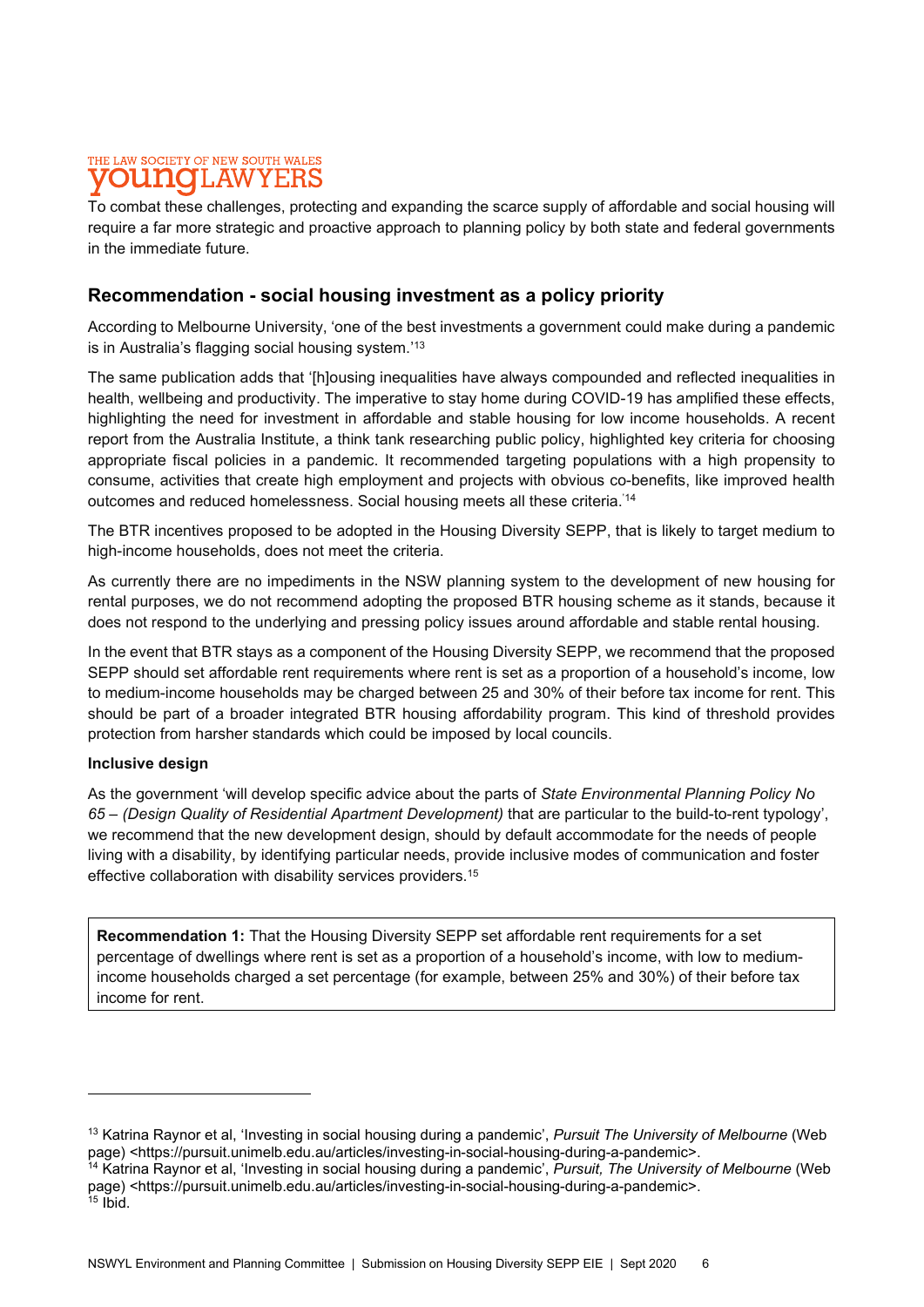### THE LAW SOCIETY OF NEW SOUTH WALES **OUNCILAWYEE**

# b) Purpose-built student housing

The Committee welcomes the proposal to incorporate a new definition for, 'student housing,' in the Standard Instrument – Principal Local Environmental Plan (Standard Instrument) prescribed in accordance with s 3.20 of the Environmental Planning and Assessment Act 1979 (NSW) (EP&A Act). The Committee recommends that planning decisions affecting students, both international and domestic, should be made with a studentcentred approach.

# The need for a student-centred approach to planning student accommodation

Tertiary education services and associated travel comprised Australia's fourth largest export and was valued at AUD \$41 billion in 2019. <sup>16</sup> The Committee further notes the decline in this export following the implementation of travel restrictions and associated measures to mitigate the public health risks associated with the COVID-19 pandemic.<sup>17</sup> The recovery of this industry is critical to the economic recovery of Australia in the aftermath of the pandemic.<sup>18</sup>

A strong supply of accommodation that meets the needs of international students is a key driver of a rewarding student experience. Current problems distorting the student housing market include a shortage of supply in areas proximate to universities, associated upward pressure on rent and the consequent development of an unregulated shadow market in boarding houses and homestays. Students responding to a survey in the Ryde local government area were more likely to report dissatisfaction with their accommodation arrangements if they were staying in a homestay or a boarding house.<sup>19</sup>

The problems associated with unregulated boarding houses and homestays are exacerbated by the vulnerability of the international student demographic. Students often pay a deposit on accommodation before arriving and this leaves them in a vulnerable bargaining position if the accommodation is not as advertised online. Students entering boarding houses and homestays may not enter into a residential tenancy agreement under the Residential Tenancies Act 2010 (NSW) or an occupancy agreement under the Boarding Houses Act 2012 (NSW) and therefore may not benefit from the protections associated with such an agreement, including the provision of a condition report and deposit of the bond with the Office of Fair Trading. Students can be isolated from support networks in their home countries and may be less likely to assert their rights due to cultural differences around communication and confrontation. All of these factors make it critical to have a variety of fit-for-purpose housing options for students that are appropriately regulated, to ensure both quality and quantity of supply.

The Committee notes that there are many stakeholders in the market for student accommodation such as developers, tertiary education institutions, government and residents. The needs of all stakeholders will be best served with a student-centred approach to planning decision making. A student-centred approach in this context means that decisions about student accommodation are made with reference to the best interests of students. Decisions should be made with "thick" context about what value looks like for this demographic, including preferences for the use of private and shared spaces, price range and location. The Committee submits that this would be best achieved by involving students in the decision making process through formal

<sup>17</sup> Peter Hurley, *Issues Paper: International Students Vital to Coronavirus Recovery* (Issues Paper, 2020) 1, <https://www.vu.edu.au/sites/default/files/issues-brief-international-students-covid.pdf>.  $18$  Ibid.

<sup>&</sup>lt;sup>16</sup> Department of Foreign Affairs and Trade, 'Australia's Top 25 Exports, Goods & Services,' Trade statistics (Webpage, August 2020) <https://www.dfat.gov.au/trade/resources/trade-statistics/trade-in-goods-andservices/australias-trade-in-goods-and-services-2019>.

<sup>&</sup>lt;sup>19</sup> Scott Cox, Submission No 22 to Social Policy Committee, Inquiry into student accommodation, (6 October  $2011$ ),  $2$ 

<sup>&</sup>lt;https://www.parliament.nsw.gov.au/ladocs/submissions/50003/sub%20no%2022%20city%20of%20ryde.pdf>.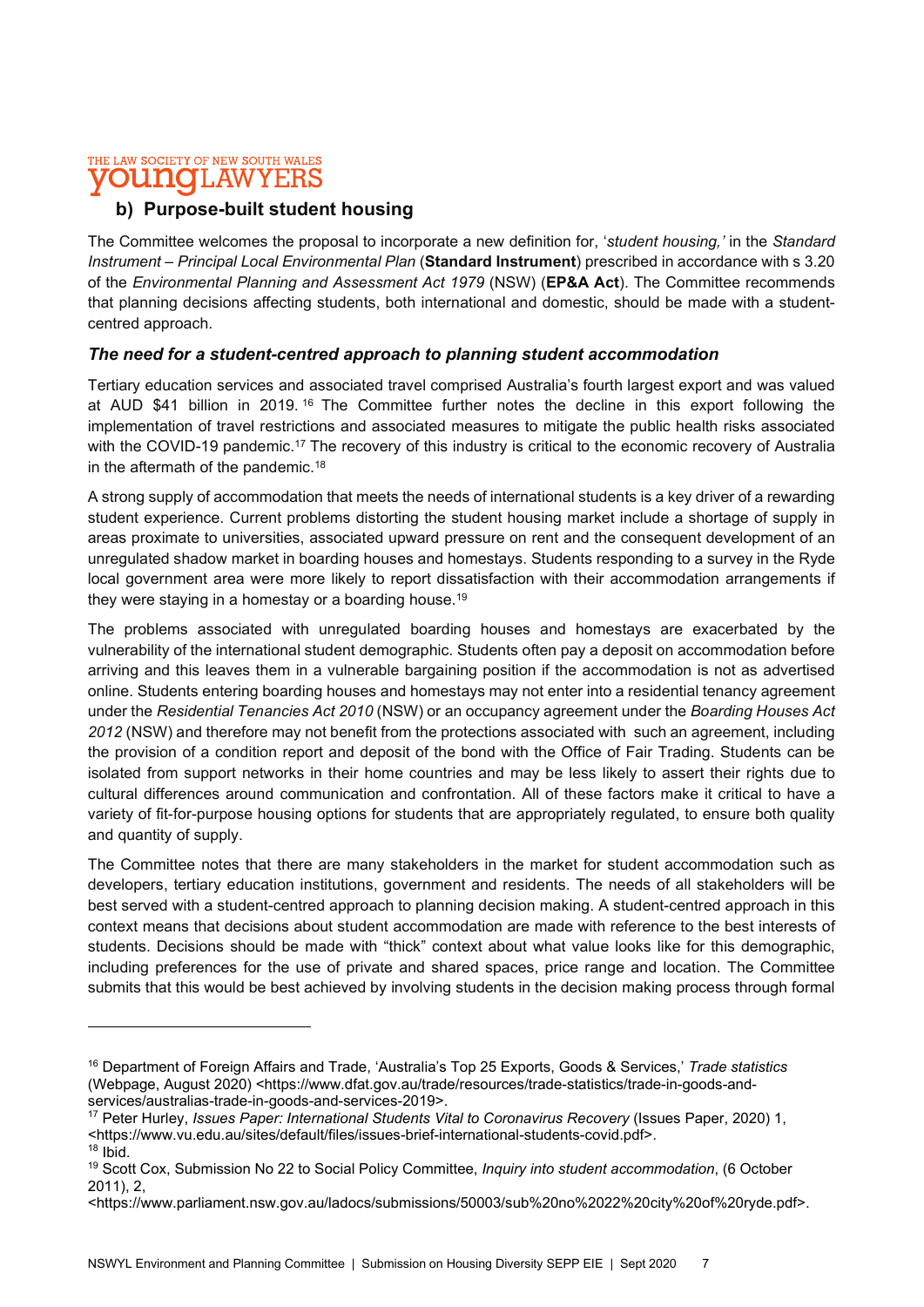#### THE LAW SOCIETY OF NEW SOUTH WALES **UNOLAW** Y F.F

consultation in the design and planning of their buildings. Accommodation planned in this context will deliver a more rewarding student experience and meet demand in the shape it currently presents in the market. This will also return better incomes for investors, which is critical to motivate an increase in supply.

Recommendation 2: That a student-centred approach is adopted in planning decisions relating to student housing. A student-centred approach in this context means that decisions about student accommodation are made with reference to the best interests of students. Understandings about the best interests of students should be guided by consultation with the students about their needs.

# The need for a definition of, 'student housing'

The Committee submits that a chronic shortage of supply lies at the heart of problems in the market for international student accommodation. On this basis, the Committee challenges the scope of the proposed definition of, 'student housing,' which currently includes fully self-contained dwellings. Research by Urbis suggests that international students arriving from all of the major source countries are flexible with their living arrangements and commonly live in shared accommodation. <sup>20</sup> Medium and high density student accommodation in areas proximate to universities, which are already typically zoned for this density, better meets demand in the market.

Counterbalanced against the need to increase supply is the need to deliver appropriately sized rooms that meet student needs and expectations. The Committee recommends that the proposed 10  $\text{m}^2$  minimum room size should be a non-discretionary, 'must not refuse,' provision. The minimum room size of 10 m<sup>2</sup> is consistent with industry practice in different jurisdictions, as noted in the EIE (page 11). While innovation should always be encouraged, it is difficult to imagine how a room size less than 10  $m<sup>2</sup>$  could possibly meet the needs of students. Allowing developers to propose a smaller room size runs the risk that rooms will be approved which do not deliver adequate internal amenity and do not offer adequate shared facilities to compensate for the deficit in room size. Recent lock-down restrictions associated with COVID-19 highlight the importance of having sufficient indoor space for both physical and psychological well-being.

Recommendation 3: That the proposed 10  $m<sup>2</sup>$  minimum room size for student housing be implemented as a non-discretionary, 'must not refuse,' provision.

# c) Co-living

The Committee generally agrees with the outline proposed in the EIE, and with the rationale behind the introduction of this sub-set of the boarding house. It is acknowledged that this form of living is becoming increasingly popular in continental Europe, where the concept of owning property is less entrenched in national psyches than in Australia. The Committee sees this form of living as attractive to young professionals and couples seeking to stay close to employment hubs as well as to friends and family, being in areas otherwise unaffordable to purchase into or unsustainable to rent in the long term (due to the reduced living requirements for younger demographics).

The Committee strongly encourages the creation of next generation design guidelines for the development of co-living premises. The Housing Diversity SEPP represents an opportunity for co-living premises to be

 $20$  Urbis, Student Accommodation – Mid year market update 2019 (Market update) 2.3 "Room Preferences," <https://urbis.com.au/app/uploads/2019/09/P0014238-Student-Accommodation-%E2%80%93-Mid-Year-Market-Update-Condensed-Version-18092019.pdf>.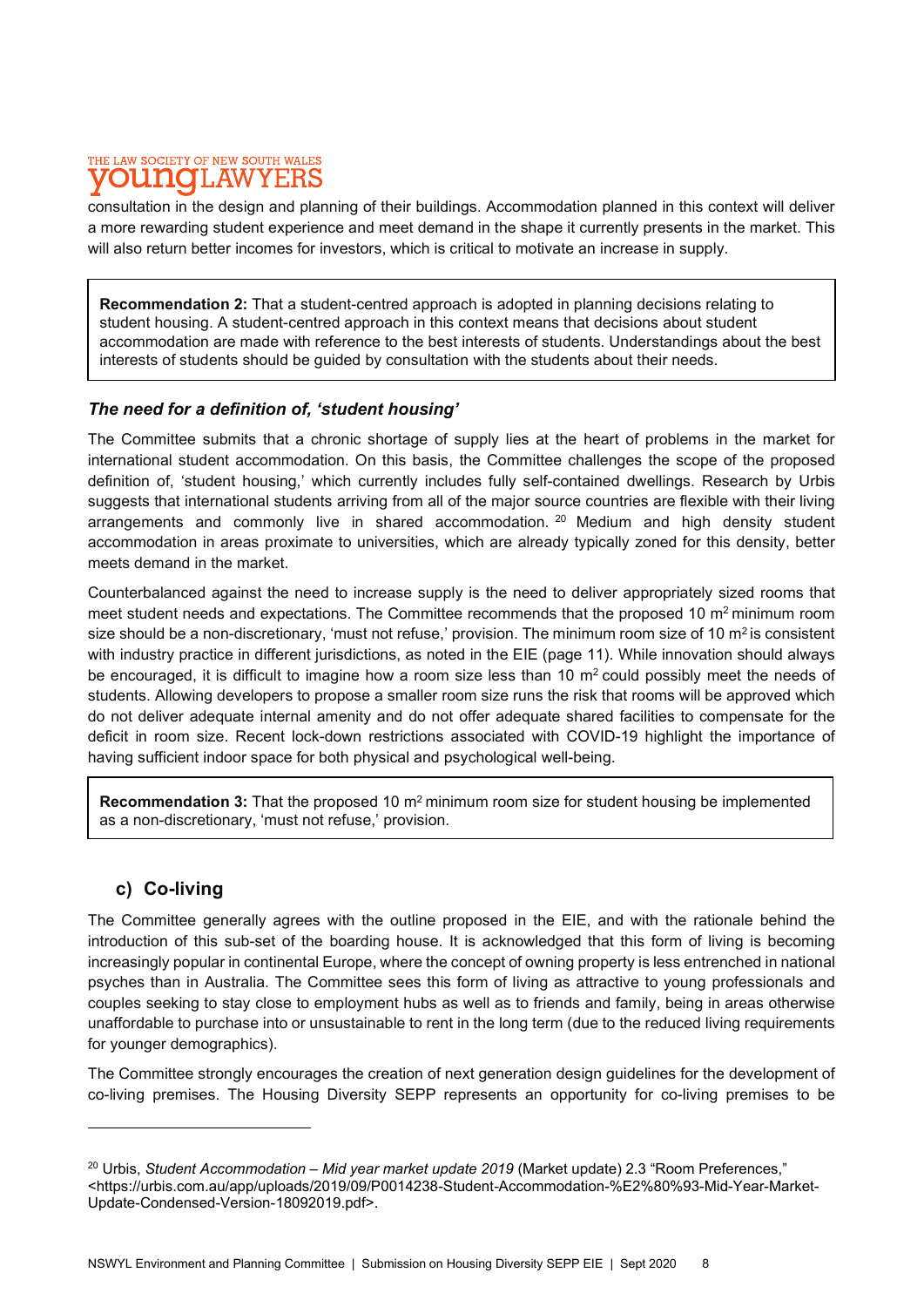#### THE LAW SOCIETY OF NEW SOUTH WALES umo 1.AW

constructed to a higher level of ecological sustainability given the whole-of-building ownership model that is proposed to be employed for the management of these premises.

The 'Co-living Design Guide' could mandate a minimum rating of five Green Stars and employ low embodied emissions construction techniques, such as minimising the use of concrete and requiring complete energy use offset measures such as complete rooftop coverage of PV arrays, a suitable quantity of kilowatt-hour battery storage in the basement or services room, and any remaining power requirements to be addressed by off-site renewable energy sources by way of community power networks or power purchase agreements from renewable energy wholesalers. Other measures could include complete rainwater capture on site in addition to greywater plumbing throughout the building, and passive solar design measures employed wherever permissible by site or topography constraints to minimise artificial heating and cooling measures required.

The Committee sees this as an integral and critical measure that would assist in pursuing the NSW government goal of net zero emissions by 2050.

Recommendation 4: That all new co-living premises (in addition to student housing and build to rent development) be designed in accordance with passive solar and net zero emissions principles to minimise the ongoing operating costs of the premises as well as mitigate and/or offset the ecological impact of construction and operation.

Consideration would have to be made for the structure of on-site management and the enforceability of rules of occupation, similar to current approach with plans of management. However, unlike with other boarding house arrangements, it is anticipated that co-living premises permit a broader range of pets such as dogs, cats, birds, snakes or other less orthodox species of animal.

The plan of management for a co-living premises would need to accommodate for this different style of companion animal requirements.

Recommendation 5: That co-living plans of management not restrict various types of companion animals that can be kept in the private rooms on the premises.

# 2. Updating existing provisions

# a) Proposed changes to the boarding house provision of the ARHSEPP

### Boarding house development is proposed to be affordable

The Committee strongly supports the concept of ensuring that 'traditional' boarding houses (as opposed to the new BTR and co-living style of alternative housing options) are preserved as affordable housing.

The proposal to have boarding houses managed by a not for profit community housing provider (CHP) is supported, but it is recommended that this be a requirement with a savings and transitional provision that means that all boarding houses approved prior to the Housing Diversity SEPP eventually coming into force can maintain their current management structure. The Committee is aware of a number of boarding house operators that operate on very low margins due to difficulties in the approval process and the limitation on the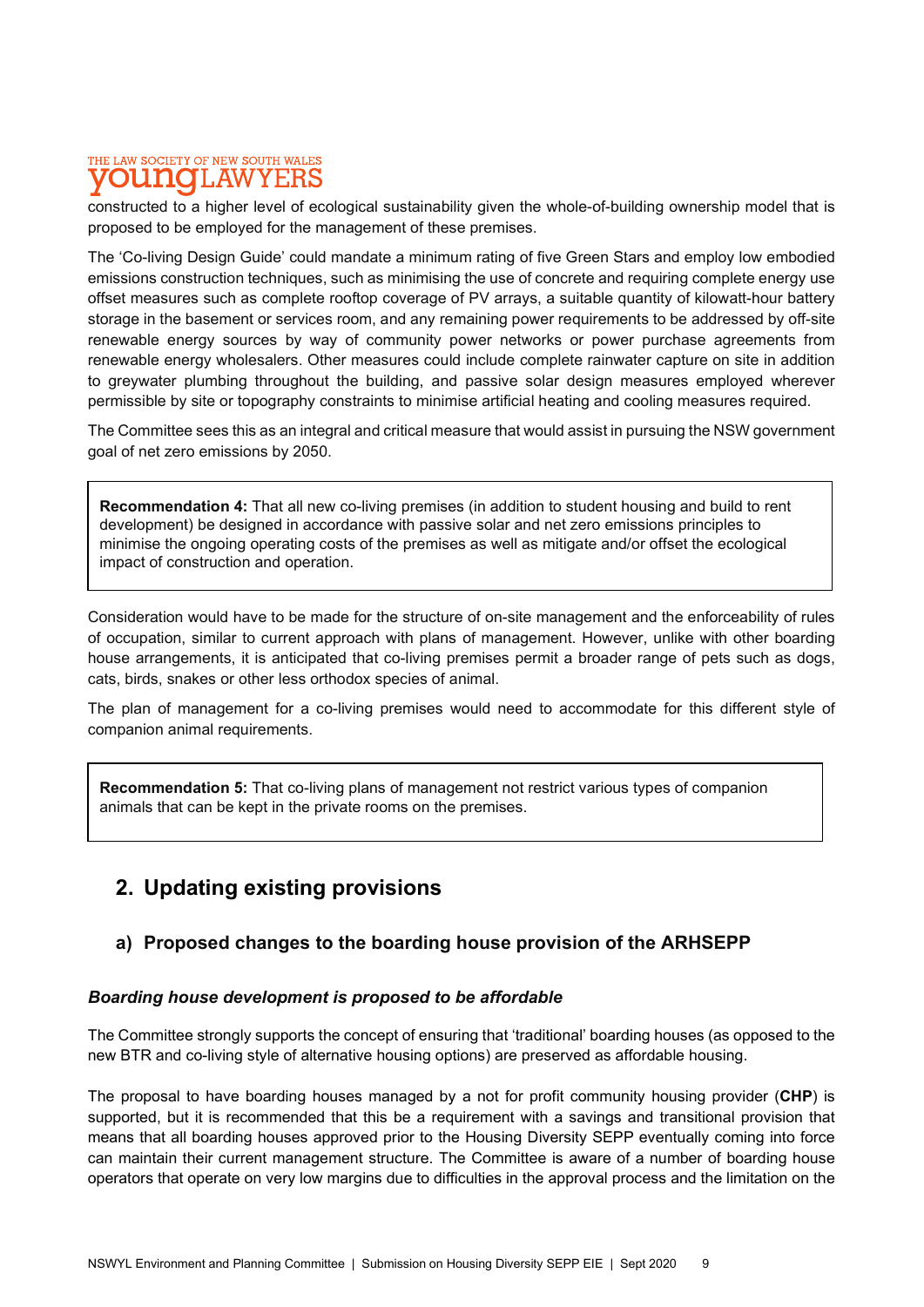# THE LAW SOCIETY OF NEW SOUTH WALES I.AW

number of boarders on site. The retrospective imposition of a new management provider would, in those circumstances, be inequitable.

**Recommendation 6:** The requirement for boarding houses to be run by a not for profit community housing provider is supported but should be prospective in operation only.

The other proposed changes to the definition for a 'traditional' boarding house are supported, as the Committee acknowledges the importance of this type of alternative and affordable housing close to important service providers such as hospitals, universities and employment hubs.

### Boarding houses not mandated in R2 zone

The Committee notes with some concern the proposal that boarding houses will no longer be an expressly permissible use in R2 zones. The changes to the State Environmental Planning Policy (Affordable Rental Housing) 2009 (ARHSEPP) in February 2019 imposed an appropriate regime change so as to ensure that boarding houses in those zones do not present as anything other than a large detached dwelling house. The Committee contends that these proposed changes were sufficient to address amenity, bulk, scale and character concerns, and accordingly the Committee recommends that boarding houses remain a permissible use on R2 zoned land. It is important that low paid workers are able to find accommodation in residential areas in close proximity to transport and employment hubs.

Recommendation 7: The proposed change to remove boarding houses as a mandatory use within the R2 zone should not be made.

### Proposed 20% FSR bonus for boarding house development

This proposed change is supported by the Committee for the sake of maintaining uniformity and consistency in decision making by Councils (and the Land and Environment Court on appeal).

### Car parking

The Committee similarly agrees with the proposed changes to minimum car parking rates, noting that private car ownership is expected to be a declining trend amongst those living in affordable housing due to the uptake in ride hailing services, improvements in access to public transport and the eventual shift towards autonomous vehicles.

### Group homes

The Committee approves of any measure to permit speedier approval pathways for group homes, being a much needed form of housing with no adverse amenity impacts to the surrounding natural and built environment.

### Amendments to Part 3 of the ARHSEPP

The Committee approves of all proposed changes to this part of the SEPP, particularly the change requiring the onus of proving that a dwelling is in fact a low rental dwelling to fall on the applicant.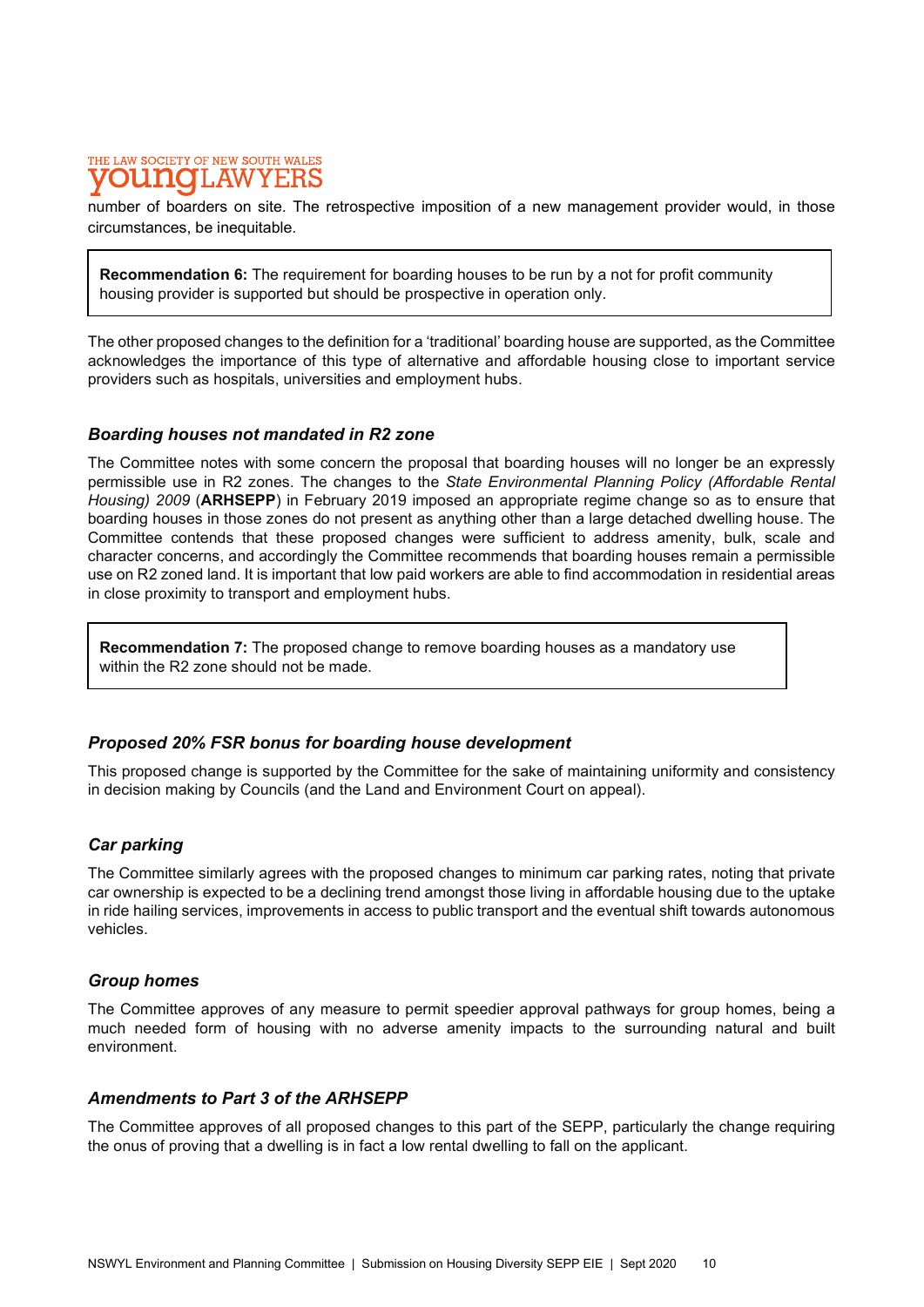#### THE LAW SOCIETY OF NEW SOUTH WALES 1110 'LAW Y E:F

# Second dwellings in rural zones

The Committee agrees with this amendment, noting that it has been a long-term deficiency of this SEPP to permit secondary dwellings of a reasonable size in rural areas, and approves of the decision to hand this aspect of the decision-making process back to local councils to set a desired standard.

# b) Proposed amendments seniors housing provisions

The Committee welcomes updates to the Seniors SEPP that align definitions with the Standard Instrument.

The Committee generally agrees with the proposed definitions to be updated. In particular, the Committee welcomes aligning the definition of 'people with a disability' with the broader definition in the Standard Instrument. The definition in the Standard Instrument better aligns with current understandings of disability and reflects international standards for the term.<sup>21</sup>

The Committee submits that a broader review of the Seniors SEPP provides an opportunity to promote good design consistently across housing developments for seniors and people with a disability. Under the current SEPP, there are only applicable quidelines for urban infill self-care development<sup>22</sup> (which must be considered under cl 31). While Part 3, Division 2 sets out Design Principles that are generally applicable, these are broadly expressed and do not serve as a meaningful guide to assist in design or assessment of seniors housing. The Department could consider developing a Seniors Housing Design Code as a guide for best-practice design for housing for seniors and people with disability.<sup>23</sup> The code should set out guidelines for the different types of development, as well as different local contexts (e.g. urban, rural, and coastal). Similar to the current cl 31, the Code could be identified in the Seniors SEPP as a consideration in determining a development application.

We note that, in addition to "height" and "people with a disability" there are other terms in the Seniors SEPP that may require alignment with definitions in other EPIs and the EP&A Act.

The Committee also agrees that updates are required to Sch 1, identifying Environmentally Sensitive Land to which the Seniors SEPP is not to apply.<sup>24</sup> The terms used in the current Sch 1 are broad and may not match with terms used to identify land in Local Environmental Plans. "Terrestrial Biodiversity" is used in a number of LEPs,<sup>25</sup> but does not clearly correspond with any of the descriptors in Sch 1, the closest of which are "conservation" or "critical habitat". The current Sch 1 may also unnecessarily be excluding land from the operation of the SEPP. For example, the listing of "water catchment" in Sch 1 (I), captures land under the State Environmental Planning Policy (Sydney Drinking Water Catchment) 2011 (including the regional centre of Goulburn) regardless of how the land is zoned.

The most significant changes to the Seniors SEPP are the proposals to clarify that development standards in an LEP prevail to the extent of any inconsistency with the SEPP, and that development standards in the Seniors SEPP could be varied using cl 4.6 of the Standard Instrument, but only to a maximum of 20%. These

<sup>&</sup>lt;sup>21</sup> See, eg, World Health Organisation, *Disability and health fact sheet*, <https://www.who.int/news-room/factsheets/detail/disability-and-health> (16 January 2018).

<sup>&</sup>lt;sup>22</sup> Department of Infrastructure, Planning and Natural Resources, Seniors Living Policy: Urban Design Guideline for Infill Development (2004).

<sup>&</sup>lt;sup>23</sup> Matthew Paduch, Designing Housing for Older People: The need for a design code, (Bachelor of Planning Thesis, University of NSW, 2008) 73-91 accessed 31/08/2020

<sup>&</sup>lt;https://www.be.unsw.edu.au/sites/default/files/upload/pdf/schools\_and\_engagement/resources/\_notes/5A2\_35.p df>.

<sup>&</sup>lt;sup>24</sup> Per Seniors SEPP cl 4(6).

<sup>&</sup>lt;sup>25</sup> See e.g., Goulburn Mulwaree Local Environmental Plan 2009 cl 7.2; Hornsby Local Environmental Plan 2013 cl 6.4.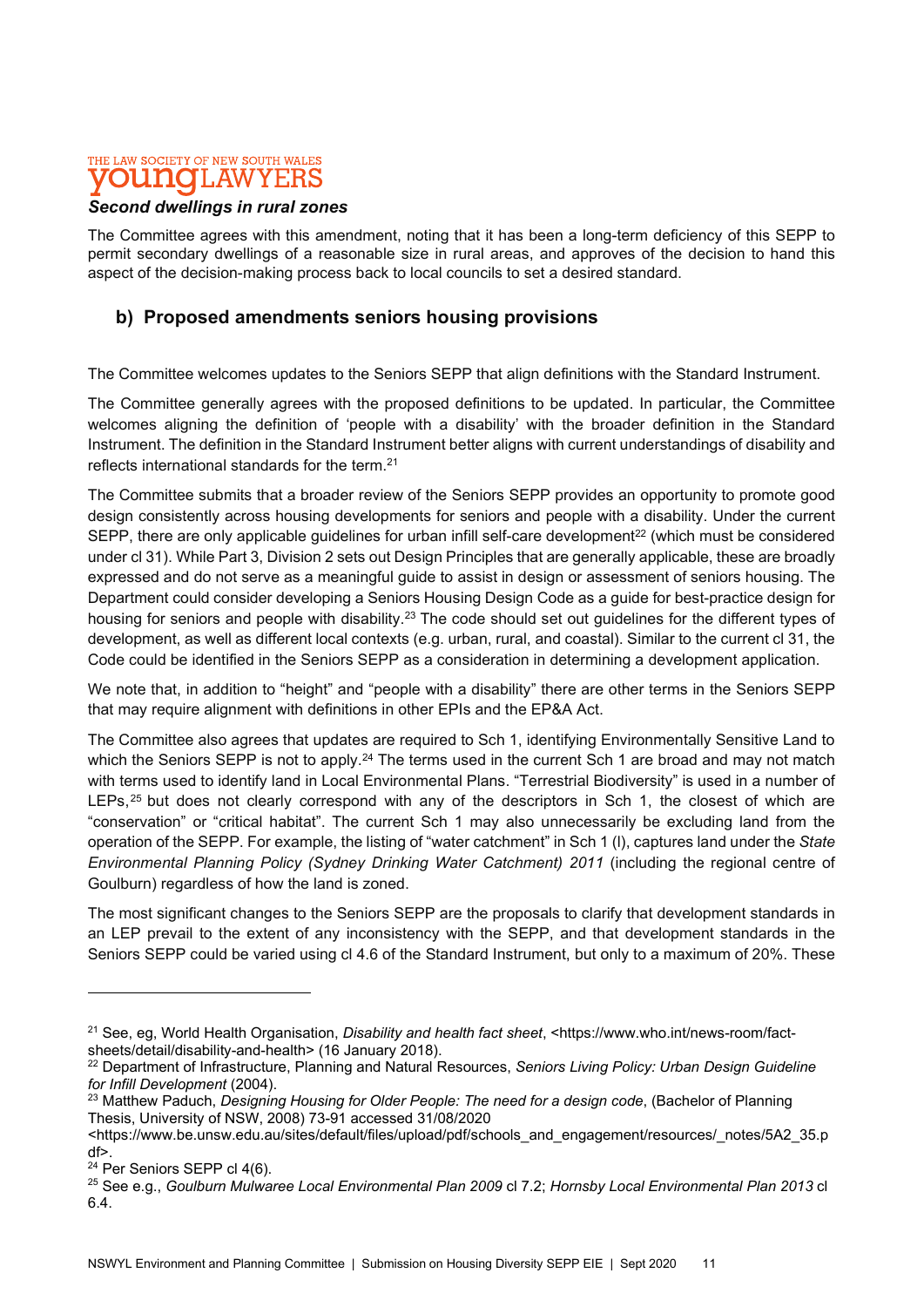#### THE LAW SOCIETY OF NEW SOUTH WALES **UNOLAW** YEF

amendments should be approached with caution, given the potential for fragmentation and inconsistency in housing standards. In this respect, we note that certain standards such as the location and access requirements in cl 26<sup>26</sup> should remain consistent and do not require adaptation for local contexts.

The maximum of 20% variation from Seniors SEPP standards also has the potential to operate arbitrarily, particularly where the standards are not expressed in simple numerical terms. As an example, cl 26(2)(a) and (3) set out various acceptable gradients to apply over specified short distances, as well as a standard for the overall average gradient. The application of the 20% limit to such a standard is open to interpretation, which may be the source of disagreement between applicants and consent authorities. Other standards, such as transport requirements, are not numerical and should be excluded from the operation of the 20% limit. We note that, in any case, applicants are required to demonstrate that "compliance with the development standard is unreasonable or unnecessary in the circumstances of the case" in order to justify a departure from a standard.<sup>27</sup>

Recommendation 8: The 20% maximum for variation of SEPP development standards is not recommended.

Apart from the proposed changes, the Department should consider undertaking a broader review of the Seniors SEPP and its effectiveness in achieving its aims of increasing supply and diversity, efficient use of infrastructure and services, and good design.

# Location and access to facilities provisions

The Committee agrees with the proposed amendment to provisions regarding location and access to facilities. In particular, we note the Housing Strategy for NSW Discussion Paper (May 2020) which outlines the importance of planning for people to 'age in place' and the need to have diverse and accessible housing to facilitate this.28 Housing diversity must encompass accessibility both in a locality and financial sense.

The investigation by the Greater Sydney Commission in October 2019 found that the Site Compatibility Certificate (SCC) approval pathway overall made a modest contribution to the senior housing supply in NSW.<sup>29</sup> In particular, where SCCs were issued for senior housing on rural land:

- Applications were concentrated in a few LGAs and the resultant supply (independent living units and residential aged care facilities) was a small part of the housing market that accommodates the growing aged and disabled population;<sup>30</sup> and
- The ad hoc nature of these developments makes it difficult to factor into strategic planning for required infrastructure.<sup>31</sup>

 $30$  Ibid  $\overline{2}$ .

 $^{26}$  While cl 26 is not in Part 4 (Development Standards to be complied with), the clause has been interpreted as a standard, not a prohibition: Principal Healthcare Finance Pty Ltd v Council of the City of Ryde [2016] NSWLEC 153

<sup>27</sup> Standard Instrument cl 4.6.

<sup>&</sup>lt;sup>28</sup> NSW Department of Planning, Industry and Environment, A Housing Strategy for NSW: Discussion Paper (May 2020) <https://www.planning.nsw.gov.au/-/media/Files/DPE/Discussion-papers/Policy-and-legislation/Housing/A-Housing-Strategy-for-NSW--Discussion-Paper-2020-05-29.pdf>.

<sup>&</sup>lt;sup>29</sup> Greater Sydney Commission, Investigation into the cumulative impacts of Seniors Housing in the rural areas of The Hills and Hornsby local government areas, Report (2019) 34 (accessed 31/08/2020)

<sup>&</sup>lt;http://businesspapers.hornsby.nsw.gov.au/Open/2020/04/GM\_08042020\_AGN\_files/GM\_08042020\_AGN\_Attac hment 14299 1.PDF)>.

<sup>31</sup> Ibid 65.